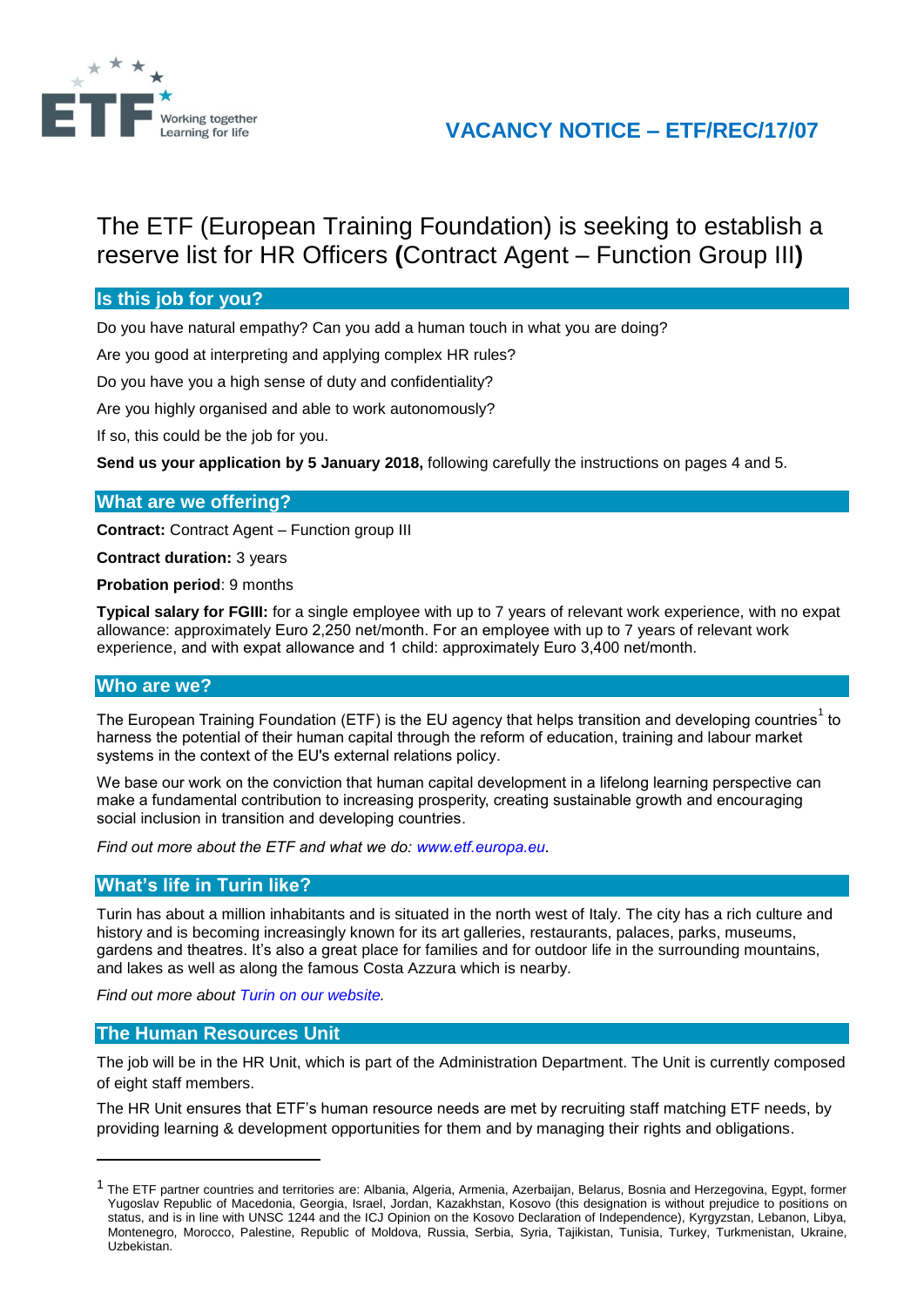To this effect, HR Unit determines the ETF staffing plans, develops human resource policies and oversees that human resource procedures are effective and efficient, and in compliance with rules and good practices. It supports managers in fulfilling their people management responsibilities and it ensures that necessary actions are put in place for staff health and for a better work-life balance.

## **Job profile**

The jobholder will be assigned to the HR Unit and will be responsible for the following:

#### **KEY ACCOUNTABILITIES**

- Analysing and implementing HR rules,
- Planning, implementing and following-up HR processes,
- Drafting HR policies and/or HR quidelines.

#### **AREAS**

Based on the candidates' profile and needs of the agency, the jobholder will be working in **one or more** of the following areas:

- 1. Recruitment,
- 2. Staff learning and development,
- 3. Staff rights and obligations.

## **Eligibility Criteria**

To be considered eligible, you must satisfy the following requirements on the closing date for the submission of applications:

- 1. Be a national of one of the Member States of the European Union;
- 2. Enjoy full rights as a citizen;
- 3. Have fulfilled any obligations imposed by law concerning military service;
- 4. Be physically fit to perform the duties linked to the post;
- 5. Have a level of post-secondary education attested by a diploma,  **or**

Have a level of secondary education attested by a diploma giving access to post-secondary education and at least three years of appropriate professional experience after that diploma;

**N.B.: Only diplomas that have been awarded in EU Member States or that are the subject of equivalence certificates issued by the authorities in the said Member States can be taken into consideration**.

6. Have a thorough<sup>2</sup> knowledge of one of the languages of the Union and have a satisfactory<sup>3</sup> knowledge of another language of the Union, to the extent necessary for the performance of the duties.

Moreover you must be able to serve a full 3-year term before reaching the retirement age of 66.

## **Selection Criteria**

 $\overline{a}$ 

#### **PROFESSIONAL EXPERIENCE**

Candidates must have acquired recent (from 2012 onwards) HR professional experience of at least three years in all the above key accountabilities and in at least one of the areas mentioned in the job profile.

<sup>&</sup>lt;sup>2</sup> Equivalent to C1 level in all dimensions as defined in th[e European framework of reference for languages](http://europass.cedefop.europa.eu/en/resources/european-language-levels-cefr?loc=en_EN)

<sup>&</sup>lt;sup>3</sup> Equivalent to B2 level in all dimensions as defined in th[e European framework of reference for languages](http://europass.cedefop.europa.eu/en/resources/european-language-levels-cefr?loc=en_EN)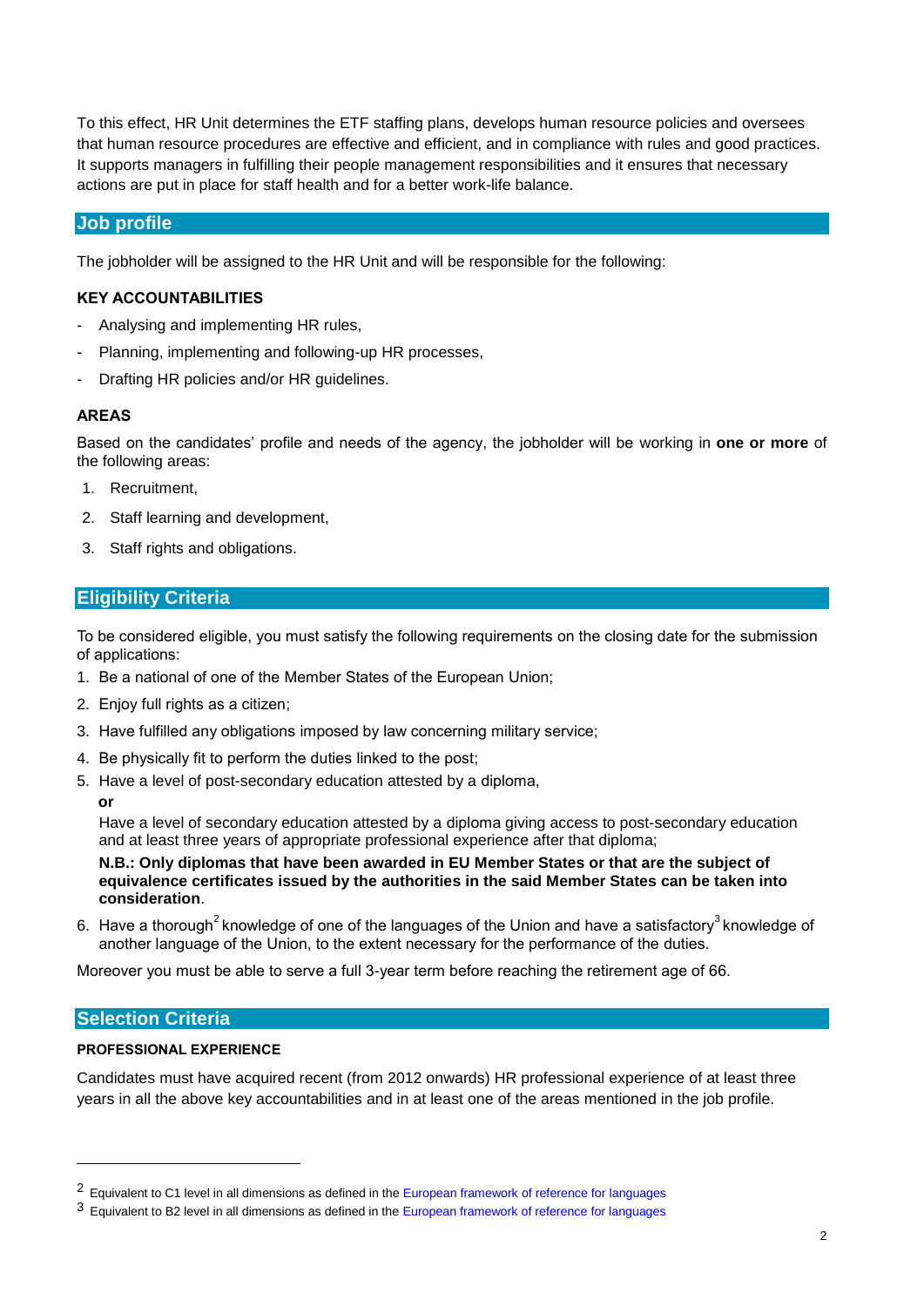In addition, candidates are required to possess the competences and skills listed below:

## **TECHNICAL**

- Ability to analyse and implement a wide set of HR rules and regulations;
- Ability to plan and monitor expenses;
- Very good command of computerised office tools (especially MS Office applications such as Word, Excel);
- $\blacksquare$  Thorough<sup>4</sup> English language skills.

## **CORE**

- Very good organisational skills i.e. the ability to properly and efficiently manage different processes, deadlines, rules while respecting high standards of quality and performance in an autonomous way;
- Very good team working skills i.e. the ability to establish and maintain excellent working relations in the multicultural context of the ETF both at team and individual levels;
- Very good service orientation skills i.e. the ability to deliver solutions that meet needs, take care of both internal and external customers and anticipate their requirements, adding a human touch in the service;
- Very good communication skills i.e. the ability to organise and present information, express opinions and views in a concise and understandable way within the organisation, including ability for active listening.

Furthermore, it would be advantageous to have the **assets** listed below:

#### **ASSETS**

- Work experience in the area of HR as per the job profile in an EU public administration and/or international organisation;
- Work experience in processing financial transactions and/or procurement procedures.

## **Selection Procedure**

Please note that the Selection Assessment Board's (SAB) work and deliberations are strictly confidential and any contact with them is not allowed. Please be aware that contacting members of the SAB constitutes grounds for disqualification from the selection procedure.

The selection procedure will be carried out in three phases:

## **Phase 1 – Screening of CVs**

#### 1.1 ELIGIBILITY

Compliance with the **eligibility criteria and the formal requirements** will be assessed on the basis of the form and content of the requested documents (see the "Formal Requirements" paragraph in the section "Submission of applications").

## 1.2 SELECTION FOR INTERVIEW

On the basis of the CV and motivation letter provided, the SAB will assess applications against the professional experience as well as the declared assets and the required level of English (*see footnote 4*). The most relevant applicants will be invited<sup>5</sup> for phase two.

## **Phase 2 –Interviews and tests**

The SAB will assess the applicants' professional experience, competences and skills as well as the declared assets by means of an interview and test(s). Such test(s) will involve at least an anonymous part.

This phase is expected to take place in **March 2018** and will be held primarily in English.

l

<sup>&</sup>lt;sup>4</sup> Equivalent to C1 level in all dimensions as defined in th[e European framework of reference for languages](http://europass.cedefop.europa.eu/en/resources/european-language-levels-cefr?loc=en_EN)

<sup>5</sup> Around 10.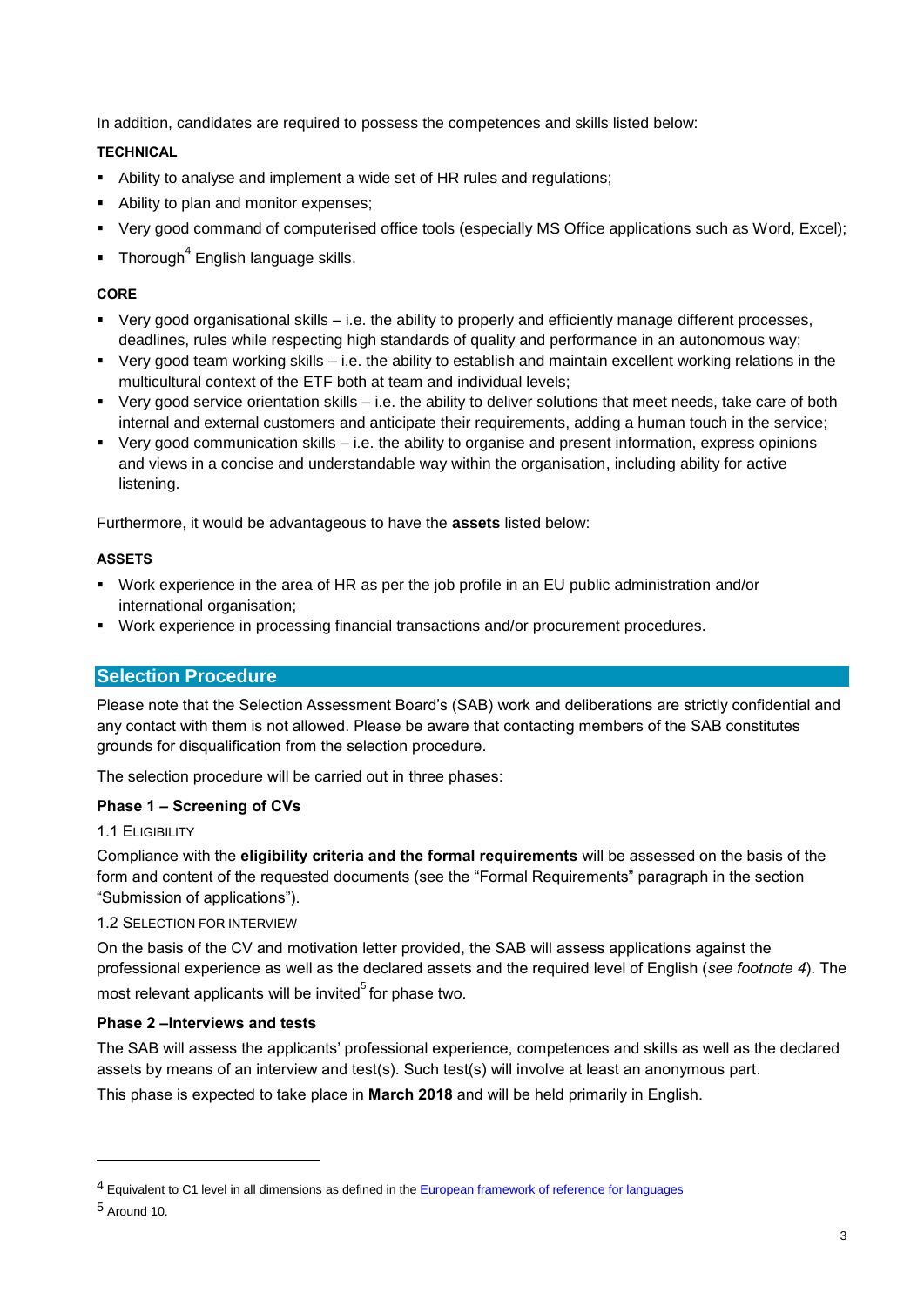The interview and technical test(s) will cover the following areas:

- General aptitude and language skills to the extent necessary for the performance of the duties linked to the post;
- Specific competences according to the job profile;
- **Knowledge of European integration and its institutions.**

Upon completion of this phase, the SAB will put forward a list of applicants considered the most in line<sup>6</sup> with the selection criteria for the decision of the ETF Director.

#### **Phase 3 – Establishment of the reserve list and possible job offer(s)**

The Director will establish a reserve list with the most suitable candidates. This list will be valid for up to twelve months from the date of its establishment and its duration may be modified by decision of the Director. Inclusion in this list does not guarantee being offered a job.

When such a position becomes vacant or needs to be covered, the Director may offer a job to a candidate in the list whose profile best matches ETF needs at that time.

#### **Contractual Conditions**

The contract of employment that may be offered to a candidate in the reserve list is a three-year contract as Contract Agent, Function Group III, subject to a probation period of nine months.

Contract Agent contracts are in accordance with article 3(a) of the Conditions of Employment of Other Servants (CEOS) of the European Union.

Under this type of contract, the employee is bound by the CEOS as well as the relevant Implementing Rules.

The ETF will be bound to the contract of employment offered only in case the successful candidate, prior to the contract signature, has:

- Provided original or certified copies of all relevant documents proving his/her eligibility, including a clean police report;
- Undergone a compulsory medical examination that establishes s/he meets the standard of physical fitness necessary to perform the duties involved;
- Has informed the ETF of any actual or potential conflict of interest and has been considered as having no personal interest such as to impair his/her independence or any other conflict of interest.

#### **SALARY & BENEFITS**

- The salary is based on the Community scale of salaries. Pay is subject to Community tax and other deductions laid down in the Staff Regulations and CEOS of the European Union. Remuneration is, however, exempt from any national taxation on salary;
- Various allowances, in particular family allowances and expatriation allowance (4% or 16% of basic salary) may be granted where applicable.

## **Submission of applications**

Candidates are invited to send their applications via the ETF website, "Work with us - [Procurement &](http://www.etf.europa.eu/web.nsf/pages/Job_vacancies)  [careers"](http://www.etf.europa.eu/web.nsf/pages/Job_vacancies) section.

The **closing date** for the submission of applications is **5 January 2018 at 23.59 (Central European Time).**

Applicants are strongly advised not to wait until the last day to submit their applications since heavy internet traffic or a fault with the internet connection could lead to difficulties in submission. The ETF cannot be held responsible for any delay due to such difficulties.

#### **FORMAL REQUIREMENTS**

 $\overline{a}$ 

The following documentation must **all** be provided **by the closing date,** preferably in English:

<sup>6</sup> Having reached at least 70% of the total score (interview and written test)